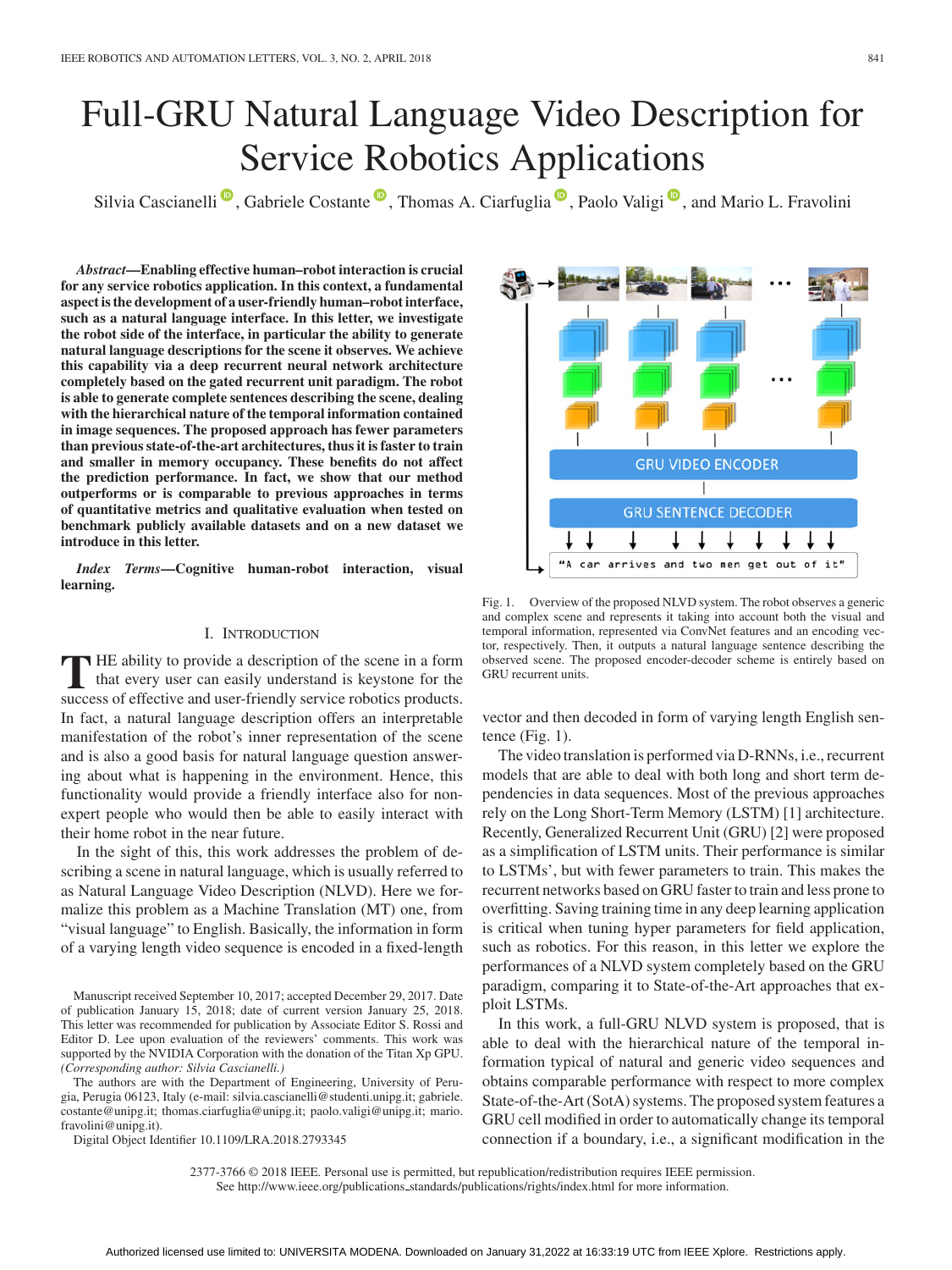scene, is detected. To the best of our knowledge, this is the first full-GRU encoder-decoder architecture applied to the problem of NLVD. In addition, a new small dataset for NLVD in typical service robotics scenarios is used, which offers a fair test bench for the specific application we target. The relevance of this dataset, is twofold. First, this is the first dataset specifically collected in typical applicative contexts of a service robot. Second, it helps to get insights on the actual performance of SotA NLVD models we are testing. Indeed, these systems are commonly trained and tested on videos from the same datasets, which may make their evaluation biased. The experiments on our dataset makes this more evident.

To summarize, the main contributions of this work are:

- We propose an improved architecture for NLVD that is based on GRU units, to save training time without impairing the performances.
- We perform an experimental evaluation of our method with other SotA approaches. The experiments show that this method obtains comparable performances with SotA methods that harness LSTM.
- $\bullet$  We present a dataset that features a wide range of contexts that are typical for service robotics applications.

The remainder of this letter is organized as follows. In Section III the proposed approach is described. Section IV provides a detailed description of the experimental results and conclusion are drawn in Section V.

#### II. RELATED WORK

In recent years, many researchers from both Computer Vision and Natural Language Processing communities are studying the problem of describing generic videos using natural language phrases (see e.g., [3], [4]).

Some popular approaches [4], [5] are based on filling-in predefined template sentences with the subject-verb-object concepts detected in the video. In particular, an object detector (e.g., a CNN as in [5]) is used to recognize the main actors in the video and a Probabilistic Graphical Model (PGM) (e.g., an Hidden Markov Model as in [4]) is used to predict the relation between them. These approaches have major limitations. First, the type and the number of the objects and the relations that can be described are limited to those that the detector and the PGM can estimate. Second, the output descriptions lack in diversity and naturalness.

Other works [6] propose to tackle the NLVD task in a multimodal retrieval fashion. In particular, given a corpus of paired videos and text, the system describes a new video using the sentence associated to the most similar video in the corpus [6]. Also this approach has some weaknesses. In particular, the system is constrained to use the same sentences in the corpus, which may be not semantically relevant for the new scene to describe.

Among the proposed strategies, treating the NLVD problem as a Machine Translation (MT) one gained popularity [7] and D-RNN demonstrated to be a very promising instrument [8]–[10]. This is particularly true when recurrent models are combined with State-of-the-Art Convolutional Neural Networks (ConvNet), even pre-trained.

Despite of the success of recent State-of-the-Art approaches, NLVD is still a particularly challenging problem, firstly due to the "object" of the description itself, i.e., the video sequence, that is typically open-domain and complex in real scenarios. In particular, the content of the videos can be highly diverse and the temporal dependencies between the depicted events can be at different granularity. Some architectures exist that produce accurate descriptions of videos, but in general these are either very short or very specific, or both, i.e., they depict simple activities of a particular domain with few "actors" in the scene [5], [9]. Those kinds of video sequences are far simpler than the typical complexity that a robot faces in real application contexts. The systems presented in [8] and [10] deal with generic and complex videos. Both of them represent the video sequence by mean-pooling the ConvNet features extracted from each frame, then decode the sentence with a LSTM-based decoder. A major drawback of those strategies is that they do not take into account the temporal structure of the video sequences due to meanpooling.

Indeed, when considering more complex and generic video sequences it is crucial to deal with temporal dependencies at different granularity. This is done in [11], [12] and also in this work, where a hierarchical representation of the temporal information is explicitly learned. In [11] the authors draw from ConvNets the idea of convolutional operations and build a multi-level LSTM-based encoding able to capture longer time dependencies between the content of the frames. Then, a LSTM decoder produces the description exploiting an attention mechanism (that is basically a learned weighting strategy). The work of [12] is the most similar to our work. It presents a LSTMbased decoder that contains a boundary-aware LSTM cell. This cell and a second layer LSTM block build an encoding of the video sequence which is then decoded via a GRU. All of the above approaches, either consists of full-stack LSTM architectures or limit the use of the GRU to the decoding phase. In this letter, we present an encoder-decoder architecture that is completely based on GRU blocks, which have fewer parameters than LSTM, thus resulting arguably more suitable for robotics applications. This is motivated also by the study reported in [13], that compares the GRU and the LSTM cells on various tasks. Using input, state and output vectors of the same dimensionality, the GRU outperforms or is comparable to the LSTM in terms of convergence time, parameters update and generalization.

# III. ENCODER-DECODER FULL-GRU ARCHITECTURE

In this section our proposed model is presented. The video frames are described via the *ResNet50* and the *C3D* ConvNets (see Section III-A). The obtained feature vectors are then fed, one at each time-step, in the first layer of the encoder. This is our proposed BA-GRU recurrent block, that encodes the video frames until a boundary is detected. Afterwards, the first-layer encoding is fed to the second layer of the encoder, which consists of a classical GRU block (see Section III-B). The output of the encoding phase is a vector representing the entire video sequence. Finally, the GRU decoder produces the description emitting the most probable word at each time-step, conditioned to the video vector representation and the previous emitted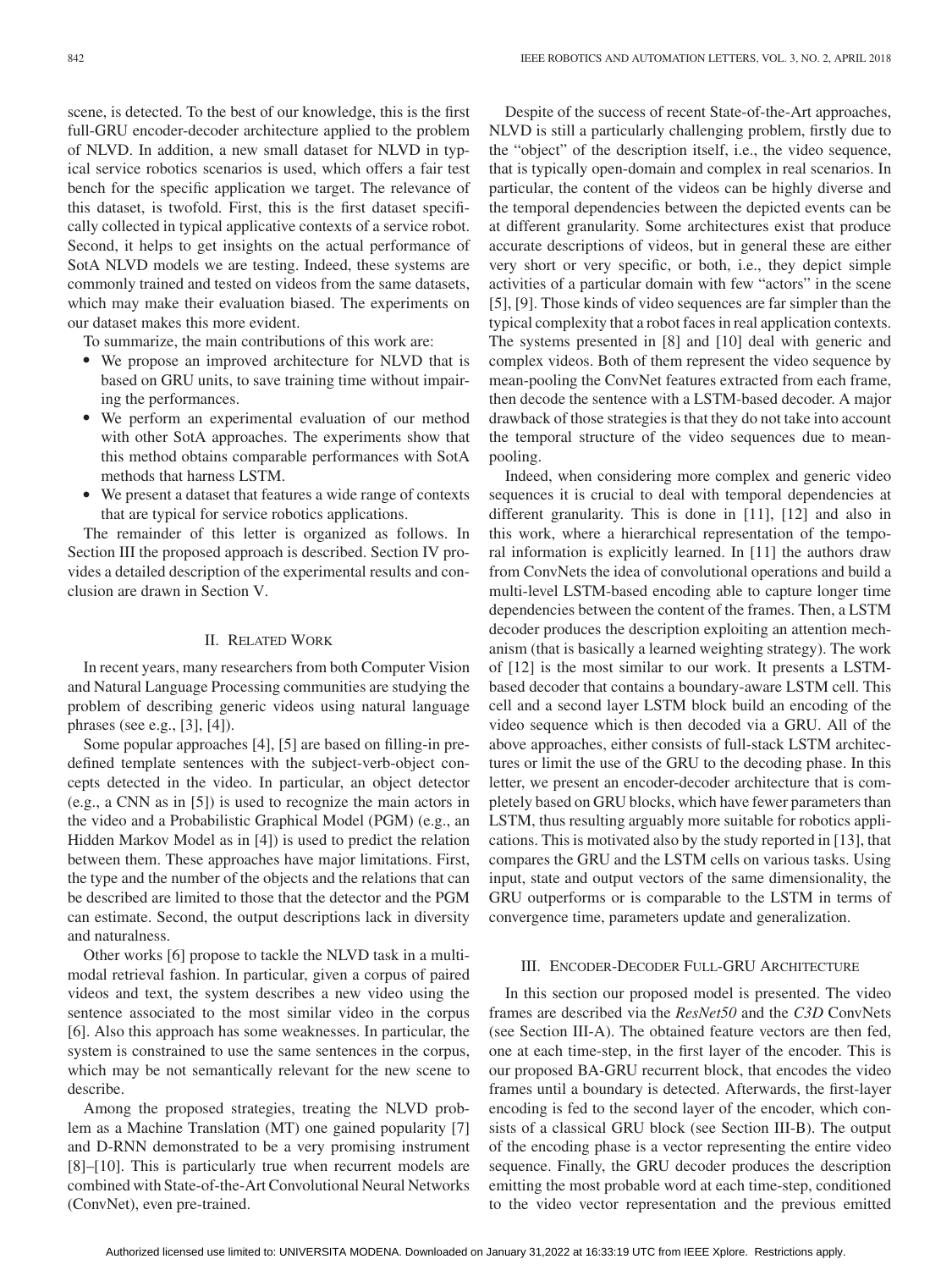

Fig. 2. Architecture of the proposed system. Recurrent layers are depicted as unfolded graphs for explanatory purpose.

words (see Section III-C). The captioning process ends when a  $\langle EOS \rangle$  tag (i.e., the full-stop) is emitted. A pictorial representation of the system is shown in Fig. 2.

#### *A. Video Frames and Caption Words Preprocessing*

The video frames are preprocessed as follows. The output of the last fully connected layer of the *ResNet50* ConvNet [14] is computed every five video frames, to capture the appearance of the scene. To the same video frames is associated also the output of the *C3D* ConvNet [15] to capture the movement in the scene, based on partially overlapped sliding windows of frames. The output of the two ConvNets are concatenated (forming a 2048+4096-dimensional vector) and mapped in a learned 512-dimensional linear embedding. The entire video is then represented by a sequence of features vectors  $(\mathbf{x}_1, \mathbf{x}_2, ..., \mathbf{x}_n)$ , where the  $x$  vectors are the feature vectors extracted from the frames of the video.

The captions are preprocessed as follows. First, the words are converted to lower-case and the punctuation characters are removed. Then, begin-of-sentence (<BOS>) and end-of-sentence (<EOS>) tags are added before and behind the sentence, respectively. Finally, the sentences are tokenized. From the tokenized sentences, we build a vocabulary  $(D)$ . To prevent the formation of a large vocabulary containing many rare words, we retain only those tokens that appear at least five times in the caption corpus. To each token is associated an index in the vocabulary, based on its frequency in the vocabulary. A caption is then represented by a list of one-hot vectors  $(\mathbf{y}_1, \mathbf{y}_2, ..., \mathbf{y}_L)$ , each of them corresponding to the representation of its words in the vocabulary. Similarly to what is done for the frames features, the captions are mapped in a learned 512-dimensional linear embedding.

#### *B. Video Encoder*

In this work, we build upon the boundary-aware LSTM (BA-LSTM) cell presented in [12] and devise a boundary-aware GRU (BA-GRU) cell. This cell is the first layer of a two-layers encoder. The second layer of the encoder is a simple GRU cell [2].

The BA-GRU is a modification of the classical GRU cell (see Fig. 2, top right). The GRU is a recurrent neural networks with gating strategies to model wider temporal dependencies in the input sequence. The GRU is characterized by an update gate  $z_t$ and a reset gate  $\mathbf{r}_t$ . At each timestep, a candidate activation  $\mathbf{h}_t$ is computed based on the current input  $x_t$ , the previous inner state  $h_{t-1}$  and the values of the gates. In particular, the  $z_t$  gate controls how much the inner state  $\mathbf{h}_t$  has to be updated, the  $\mathbf{r}_t$ gate controls how much the previous inner state  $h_{t-1}$  influences the candidate inner state value  $h_t$ . More formally, the GRU is defined by the following equations:

$$
\mathbf{h}_t = (1 - \mathbf{z}_t)\mathbf{h}_{t-1} + \mathbf{z}_t\mathbf{h}_t
$$
 (1)

$$
\tilde{\mathbf{h}}_t = \tanh\left(W_{hx}\mathbf{x}_t + W_{hh}\left(\mathbf{r}_t \odot \mathbf{h}_{t-1}\right) + \mathbf{b}_h\right) \tag{2}
$$

$$
\mathbf{r}_t = \sigma(W_{rx}\mathbf{x}_t + W_{rh}\mathbf{h}_{t-1} + \mathbf{b}_r)
$$
\n(3)

$$
\mathbf{z}_t = \sigma(W_{zx}\mathbf{x}_t + W_{zh}\mathbf{h}_{t-1} + \mathbf{b}_z)
$$
 (4)

where the <sup>W</sup>∗∗s and **<sup>b</sup>**∗s are learnable weight matrices and bias vectors,  $\sigma$  is the sigmoid function,  $\tanh$  is the hyperbolic tangent function and  $\odot$  is the element-wise product.

In this work, we modify the GRU by adding a boundary aware gate  $s_t$ , that modifies the inner connectivity of the unit based on the input and the inner state. In particular, when a substantial change in input sequence occurs, a boundary is estimated by a learnable function. Consequently, the inner state  $\mathbf{h}_{t-1}$  is emitted<br>.es output (we denote it as  $\mathbf{h}_{t-1}^{\text{el}}$  in ) and then re-initialized to as output (we denote it as  $\mathbf{h}_k^{e} = \mathbf{h}_{t-1}$ ) and then re-initialized to zero according to:

$$
\mathbf{h}_{t-1} \leftarrow \mathbf{h}_{t-1} (1 - s_t) \tag{5}
$$

The boundary-aware gate is defined as follows:

$$
s_t = \tau \left( \mathbf{w}_s^T \left( W_{sx} \mathbf{x}_t + W_{sh} \mathbf{h}_{t-1} + \mathbf{b}_s \right) \right)
$$
(6)

where  $W_{**}$ s and  $\mathbf{b}_s$  are learnable weights matrices and bias vectors. In this study, we set to 128 the number of their rows. The row vector  $\mathbf{w}_s^T$  makes the input to the  $\tau(\cdot)$  function a scalar.<br>The  $\tau(\cdot)$  function is given by: The  $\tau(\cdot)$  function is given by:

$$
\tau(\cdot) = \frac{1}{0} \quad \text{if } \sigma(\cdot) < 0.5
$$
\notherwise

\n
$$
\tag{7}
$$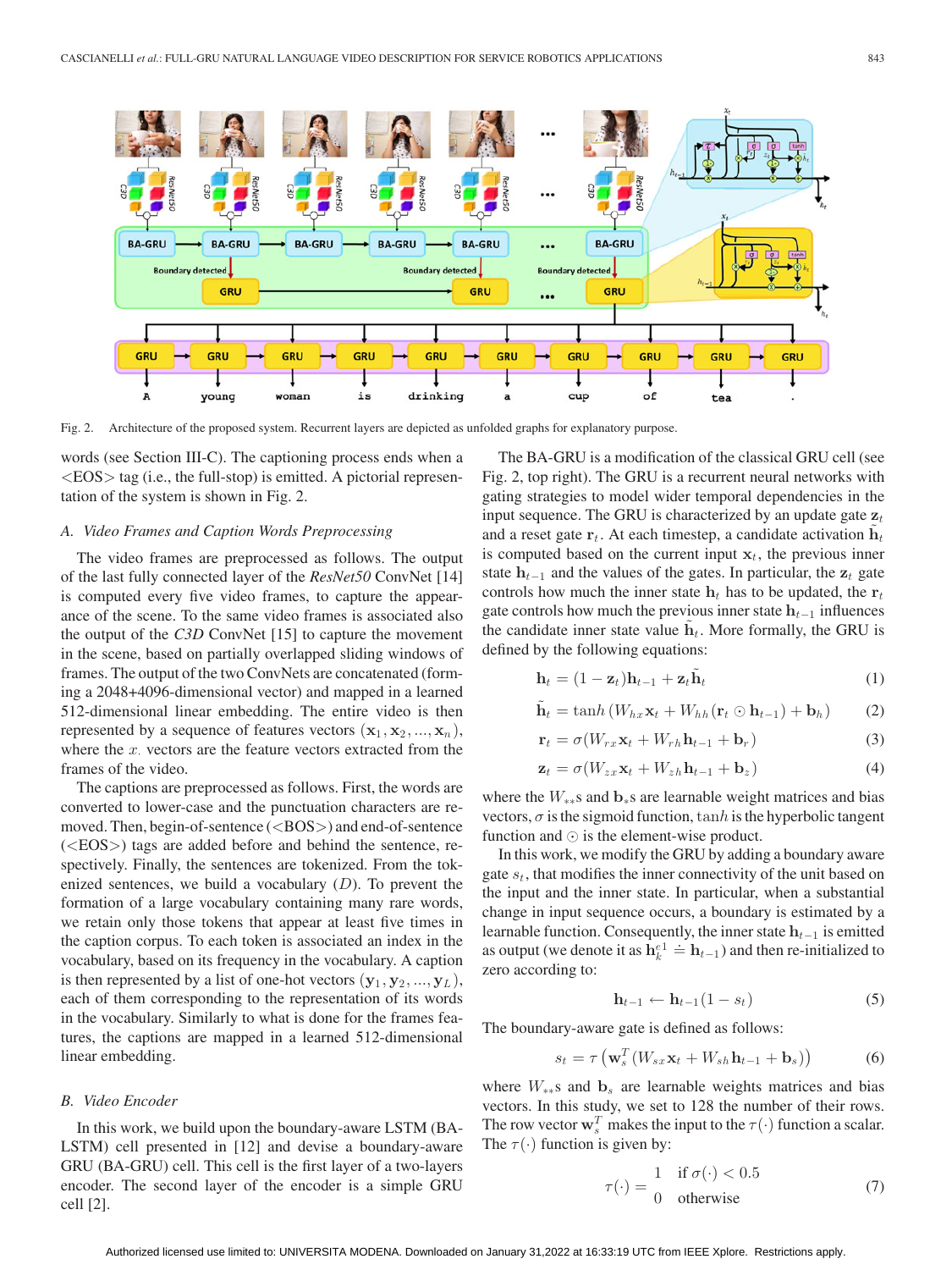The given output  $\mathbf{h}_k^{e_1}$  summarizes the video substream before the boundary, which is then composed by homogeneous frames. For an input video, the BA-GRU block outputs as many vectors  $h_k^{e_1}$ , as the number of detected boundaries  $(h_1^{e_1}, h_2^{e_1}, ..., h_m^{e_1}),$ <br>with  $m \le n$ . Those vectors are given in input to the second with  $m \leq n$ . Those vectors are given in input to the second layer of the encoder, which is a standard GRU block. This layer encodes the  $\mathbf{h}_k^{e_1}$  vectors in a unique vector **v**, that represents the entire video. The **v** vector, that is the final output of the two-layer encoder, is fed to the decoder.

*1) The Boundary-Aware Gate Training Details:* The output  $s_t$  of the boundary-aware gate can be either 0 or 1, depending on the value of a sigmoid function applied to the input of the gate. Thus, following the approach of [12], in the training phase we model it as a stochastic binary neuron and learned its weights, while in test phase we use it with the learned weights as the deterministic neuron defined in (7). In particular, we re-write the activation function  $\tau(\cdot)$  as:

$$
\tau(\cdot) = \mathbf{1}_{\sigma(\cdot) > z}, \qquad z \sim \mathcal{U}(0, 1) \tag{8}
$$

where 1. is the indicator function and  $U(0, 1)$  denotes the uniform distribution between 0 and 1.

Note that  $\tau(\cdot)$  in (7) is basically the composition of a step function and a sigmoid function. Thus, its derivative is equal to 0 everywhere except in 0, i.e., it is not continuous and smooth and it is also mostly flat. Hence, we cannot apply the standard backpropagation to compute the gradient in this gate. To overcome this issue, we follow the same approach of [12], that estimated the gradient by approximating the step function  $\tau(\cdot)$  as the identity function [16]. The derivative of  $\tau(\cdot)$  then becomes:

$$
\frac{\partial \tau}{\partial(\cdot)}(\cdot) = \frac{\partial \sigma}{\partial(\cdot)}(\cdot) = \sigma(\cdot)(1 - \sigma(\cdot))\tag{9}
$$

In the test phase, we use the deterministic form of  $\tau(\cdot)$  (7), the parameters of which have been learned in the training phase using (8) (in the forward pass) and (9) (in the backward pass).

## *C. Caption Decoder*

The decoder takes as input the video representation **v** and the ground truth sentence  $(\mathbf{y}_1, \mathbf{y}_2, ..., \mathbf{y}_L)$ . At each timestep, it outputs a word **y**<sup>l</sup> that is the most probable next word of the description, given the previous output words and the video representation.

To handle both the time-varying input  $(\mathbf{y}_1, \mathbf{y}_2, ..., \mathbf{y}_L)$  and the constant input **v**, we modify  $(2)$ – $(4)$  from the original GRU formulation as:

$$
\tilde{\mathbf{h}}_t = \tanh\left(W_{hy}W_w\mathbf{y}_t + W_{hv}\mathbf{v} + W_{hh}(\mathbf{r}_t \odot \mathbf{h}_{t-1}) + \mathbf{b}_h\right) \tag{10}
$$

$$
\mathbf{r}_t = \sigma(W_{ry}W_w\mathbf{y}_t + W_{rv}\mathbf{v} + W_{rh}\mathbf{h}_{t-1} + \mathbf{b}_r)
$$
(11)

$$
\mathbf{z}_t = \sigma(W_{zy}W_w\mathbf{y}_t + W_{zv}\mathbf{v} + W_{zh}\mathbf{h}_{t-1} + \mathbf{b}_z)
$$
 (12)

where the <sup>W</sup>∗∗s and **<sup>b</sup>**∗s are learnable weight matrices and bias vectors respectively,  $\sigma$  is the sigmoid function and  $\odot$  is the element-wise product. The matrix  $W_w$  maps the input one-hot vectors representing the words  $y_l$  in the vocabulary space in a lower dimensional space (512-dimensional embedding). The output of the decoder (which we denote  $h_l^d$  $\dot{=}$  **h**<sub>l</sub>) is then mapped<br>ace as  $\mathbf{v}_i$  – *W* **h**<sup>d</sup> back in the original higher dimensional space as  $y_l = W_p \dot{h}_l^d$ .<br>The probability of the next word in the description is modelle

The probability of the next word in the description is modelled via the softmax function, i.e.,

$$
Pr(\mathbf{y}_l|\mathbf{y}_0,\mathbf{y}_1,...,\mathbf{y}_{l-1},\mathbf{v}) \sim \frac{e^{\mathbf{y}_l^T W_p \mathbf{h}_l^d}}{\sum_{\mathbf{y}\in D} e^{\mathbf{y}^T W_p \mathbf{h}_l^d}}
$$
(13)

Finally, the objective function to optimize is the log-likelihood of the correct words over the sentence i.e.,

$$
\max_{\mathbf{W}} \sum_{l=1}^{L} \log Pr(\mathbf{y}_l | \mathbf{y}_0, \mathbf{y}_1, ..., \mathbf{y}_{l-1}, \mathbf{v})
$$
(14)

where **W** denotes all the parameters of the model.

#### IV. EXPERIMENTS AND RESULTS

In this section, we present the experimental setup and the obtained results of our method.

#### *A. Datasets Details*

We employ two publicly available large datasets that are commonly used to study the NLVD problem. In addition, we test on a smaller dataset that we collected to be representative of daily activities that are typical of service robotics scenarios.

*1) Max Plank Institute for Informatics Movie Description Dataset (MPII-MD):* This dataset [17] contains over 68000 clips of average 4 s each, from a corpus of 94 HD movie of different genres. Those clips are associated with sentences taken from the movie script and the transcribed Descriptive Video Service  $(DVS<sup>1</sup>)$  track. As a common practice, we use the training/validation/test split provided by the authors of the dataset, resulting in 56816 training clips, 4930 validation clips and 6584 test clips. This split is the same typically used for NLVD systems [3], [7], [11], [12], [18], [19]. The vocabulary is obtained from the training corpus and consists of 7198 words.

*2) The Microsoft Research Video Description Corpus (MSVD):* This dataset [20] contains home-made 10–20 s long videos from YouTube. The topics of the videos include sports, animals and music. We retain the 1970 clips that have English captions associated. The captions are on average 43 for each video and have been collected by the Amazon Mechanical Turk service. As the common practice [7], [8], [10]–[12], [19], we use the first 1200 videos for training, the next 100 video for validation and the last 670 video for testing. Note that each video-caption pair is considered as a unique sample, so the actual number of samples in each split is average 43 times the number of videos. Again, we construct the vocabulary from the training set and obtain a vocabulary of 4215 words.

*3) Intelligent Systems, Automation and Robotics Laboratory Video Description Dataset (ISARLab-VD):* For this work, we collect a relatively small dataset. Despite that, our dataset is still generic in terms of depicted actions, environment and involved actors. Note that, none of the above datasets have been conceived

<sup>1</sup>Descriptive Video Service is an audio track associated to a movie to allow the visually impaired people to enjoy also the visual content of the movie.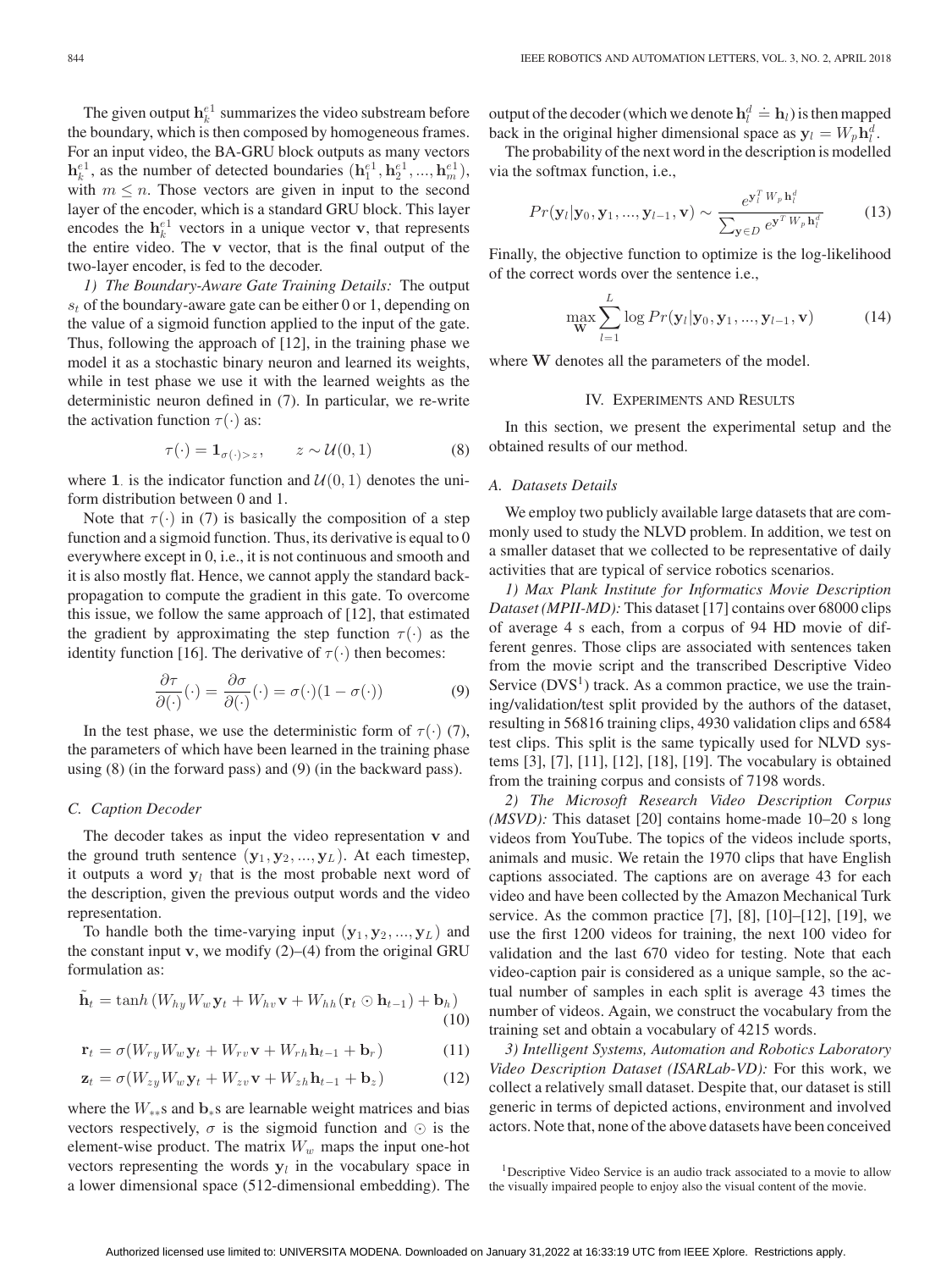for service robotics applications. This was a major motivation for us to produce the dataset. It contains 100 videos which length varies from 5 s to 30 s. Each video is paired with 5 manually obtained independent captions, for a total of 500 samples. The dataset features both high resolution and low resolution videos. In particular, the latter are obtained using the built-in camera of the COZMO toy robot by Anki<sup>2</sup> during the experimental phase of this study. In this work, we use the entire ISARLab-VD dataset for test only.

#### *B. Evaluation Metrics Overview*

In this work, we adopt classical natural language processing metrics for the evaluation of our method, which is a common practice in the NLVD research. These metrics are briefly described here for clarity and we refer to [21]–[24] for further details. First note that a *n*-gram is a sequence of *n* consecutive words. When comparing a candidate sequence X and a reference sequence Y, the *n*-gram recall is the proportion of *n*-grams in Y that appear also in X, while the *n*-gram precision is the proportion of *n*-grams in X that appear also in Y.

The first metric we use is BLEU [21], in its *4*-gram variant. It is a precision-oriented metric designed for MT evaluation. Basically, it combines the *n*-gram precision for each *n*-gram up to length 4 and penalizes the difference in length between the candidate and the reference sentences. BLEU correlates well with human judgement on the quality of the translation if evaluated on the entire test corpus, but its correlation at sentence level is poor.

We also adopt another MT evaluation metric, namely ME-TEOR [22]. It combines unigram precision and recall based on matching unigrams in the candidate and reference sentences. Unigrams can be matched in their exact form, stemmed form, and meaning. METEOR correlates well with human judgement also at sentence level.

The third metric we use is ROUGE [23] in its variant  $ROUGE<sub>L</sub>$ , that considers the Longest Common Subsequence (LCS) of the candidate and the reference sentence. ROUGE is a recall-oriented metric designed for summarization evaluation following the idea that a good candidate summary overlaps a reference summary. Note that all ROUGE variants correlate well with human judgement.

Finally, we adopt a recently developed metric for assessing image description quality capturing human consensus on it, namely CIDEr [24]. It is based on the average cosine similarity between *n*-grams of different order (up to *4*-grams) and rewards length similarity between candidate and reference sentences. Cosine similarity allows taking into account both precision and recall. This metric correlates well with human judgement by design, thus is particularly suitable for the task of NLVD.

#### *C. Baseline Methods Overview*

We quantitatively compare our system to some of the State-of-the-Art techniques presented in Section II, namely SA-GoogleNet+3D-ConvNet [19], S2VT [7], LSTM-YT [8],

LSTM-E [10], HRNE [11] and BA-LSTM [12]. In addition, we compare to Venugopalan *et al.* [18] and to Rohrbach *et al.* [3]. SA-GoogleNet+3D-CNN applies an attention mechanism to select the most relevant video frames based on GoogLeNet [25] and 3D-CNN [26] extracted features, and an LSTM to generate the description sentence. S2VT uses a stacked LSTM encoder-decoder on the basis of ConvNet features extracted from each frame via VGG-16 [27]. LSTM-YT mean-pools each frame's AlexNet [28] ConvNet features and decodes this representation via a LSTM. LSTM-E learns an embedding based on the frame-level extracted mean-pooled VGG-19 [27] and C3D [15] ConvNet features and the video description, then generates a sentence via a LSTM. HRNE represents each video frame via GoogLeNet features and applies a hierarchical multi-layer LSTM encoder and a LSTM with soft-attention decoder. BA-LSTM is the most similar to our approach, but it uses LSTM blocks in the encoding phase. Venugopalan *et al.* [18] improves S2VT using a neural language model and distributional semantics learned from a large text corpus. Rohrbach *et al.* [3] uses CRFs to obtain tuples of verbs, objects and places on the basis of ConvNet features extracted from the video via pre-trained ConvNets, then translated the tuple into a sentence via a LSTM.

Differently from SA-GoogleNet+3D-CNN and HRNE, we do not apply any attention mechanism to deal with differentgranularity time dependencies in the videos. As opposed to LSTM-YT and LSTM-E, we explicitly model the temporal dimension of the video sequence via the recurrent encoder. Finally, another major difference between our approach and the baselines is that we use a full-GRU architecture.

Note that, since BA-LSTM is the closest to our method, we used the same settings as the authors of [12] to better compare the two architectures. In particular, we set to 1024 the size of the inner state vectors and use the same size for input vectors, embeddings, weight matrices and bias vectors. Embedding matrices and weight matrices applied to inputs are initialized via the Glorot normal initializer, those applied to inner states are initialized via the orthogonal initializer and the bias vectors are initialized to zero. We perform the training until the validation loss stops improving (or up to 100 epochs), with mini-batch size of 128. As optimizer, we apply Adadelta with learning rate  $l_r = 1.0$ , decay constant  $\rho = 0.95$  and parameter  $\epsilon = 10^{-8}$ . The input and the output of the BA-GRU and the GRU in the encoding phase are regularized via Dropout with retain probability  $p = 0.5$ .

# *D. Results on the Standard Datasets*

The performance is evaluated on the MPII-MD and MSVD datasets and expressed in terms of the widely used metrics presented in Section IV-B. For consistency sake with the baselines, we use the original COCO evaluation script.<sup>3</sup>

The results are summarized in Table I for the MPII-MD dataset and in Table II for the MSVD dataset. It can be observed that our method is competitive with all the other approaches in terms of all the metrics. More importantly, it outperforms all the

3https://github.com/tylin/coco-caption

<sup>2</sup>https://www.anki.com/en-us/cozmo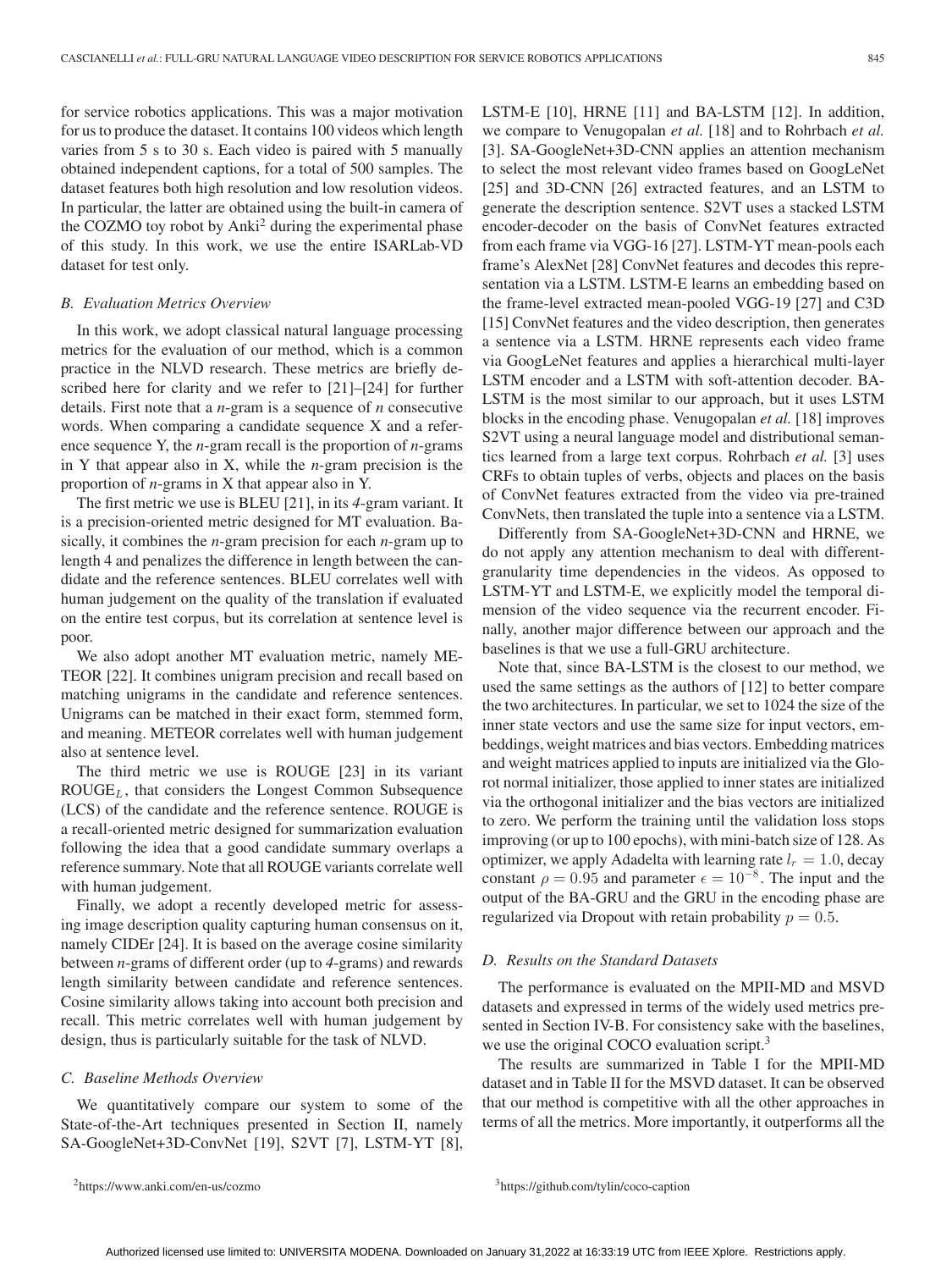TABLE I EXPERIMENT RESULTS ON THE MPII-MD DATASET IN TERMS OF THE QUANTITATIVE EVALUATION METRICS BLEU IN ITS *<sup>4</sup>*-GRAM VARIANT (B4 ), METEOR (M), ROUGE IN ITS LCS VARIANT  $(R_L)$  and CIDER (C)

| Model                    | B4  | М   | Rт   | C    |
|--------------------------|-----|-----|------|------|
|                          |     |     |      |      |
| SA-GoogleNet+3D-CNN [19] |     | 5.7 |      |      |
| S2VT-RGB [7]             | 0.5 | 63  | 15.3 | 9.0  |
| Venugopalan et al. [18]  |     | 6.8 |      |      |
| Rohrbach et al. [3]      | 0.8 | 7.0 | 16.0 | 10.0 |
| BA-LSTM [12]             | 0.8 | 7.0 | 16.7 | 10.8 |
| BA-GRU (ours)            | 0.8 | 6.8 | 16.5 | 11.7 |

Bold indicates the best performance.

TABLE II EXPERIMENT RESULTS ON THE MSVD DATASET IN TERMS OF THE QUANTITATIVE EVALUATION METRICS BLEU IN ITS *<sup>4</sup>*-GRAM VARIANT (B4 ), METEOR (M), ROUGE IN ITS LCS VARIANT  $(R_L)$  and CIDER (C)

| Model                    | B1   | М    | $\mathrm{R}_L$ | C    |
|--------------------------|------|------|----------------|------|
| SA-GoogleNet+3D-CNN [19] | 41.9 | 29.6 |                |      |
| LSTM-YT <sub>[8]</sub>   | 33.3 | 29.1 |                |      |
| <b>S2VT [7]</b>          |      | 29.8 |                |      |
| LSTM-E $[10]$            | 45.3 | 31.0 |                |      |
| <b>HRNE</b> [11]         | 46.7 | 33.9 |                |      |
| <b>BA-LSTM</b> [12]      | 41.5 | 31.3 | 68.6           | 55.5 |
| BA-GRU (ours)            | 42.5 | 32.0 | 68.8           | 59.0 |

Bold indicates the best performance. Values in italic are obtained by rerunning the code released by the authors of [12], which differ from those declared in their letter.



GT: A man is lifting a truck. BA-LSTM: A man is riding a car. BA-GRU: A man is lifting a car.



 $(a)$ 

the scene. BA-LSTM: The crowd is in the river. BA-GRU: Someone looks at the crowd and turns to the ground.

 $(b)$ 

Fig. 3. Example results on a video from the MSVD test subset (a) and on a video from a movie in the MPII-MD test subset (b).

baselines in terms of the CIDEr metric, that has been reported in [24] best capturing human consensus on captions.

The lower performances of the MPII-MD dataset compared to MSVD are due to the fact that in the former the ground truth is taken from the DVS subtitle system, so it is not a real description of the scenes. Furthermore, the ground truth captions in the MSVD dataset are more precise and higher in number when compared to those of the MPII-MD dataset (∼40 versus 1–2). Some examples are given in Fig. 3.

In addition, to gain some insights on the statistical significance of the presented quantitative results, we perform a *K*-fold

TABLE III EXPERIMENT RESULTS OF THE *K*-FOLD CROSS-VALIDATION ON THE MSVD DATASET IN TERMS OF THE QUANTITATIVE EVALUATION METRICS BLEU IN ITS  $4\mbox{-}$  GRAM VARIANT (B $_4$  ), METEOR (M), ROUGE IN ITS LCS VARIANT (R $_L$  ) AND CIDER (C)

| Model          | $B_{\rm 4}$  | М            | $R_L$        | $\mathbf{C}$ |
|----------------|--------------|--------------|--------------|--------------|
| <b>BA-LSTM</b> | $41.5 + 1.0$ | $31.4 + 0.3$ | $68.5 + 0.5$ | $56.1 + 2.0$ |
| BA-GRU         | $41.1 + 1.1$ | $31.2 + 0.7$ | $68.3 + 0.5$ | $53.5 + 3.8$ |

The results are expressed in terms of mean and standard deviation.

cross-validation (with  $K = 10$ ) of our approach and the BA-LSTM baseline on the MSVD dataset. We choose this dataset because it is smaller than the MPII-MD dataset, thus the model assessment experiment can be run in less time. The resulting values for the evaluation metrics, expressed in terms of mean and standard deviation, are reported in Table III. It is observed that our method is still comparable to the BA-LSTM baseline.

We also evaluate the training and testing time of the ten different variants of both BA-GRU and BA-LSTM. In particular, for BA-GRU the test time is on average  $190.89 \pm 5.28$  ms, while for BA-LSTM is on average  $197.78 \pm 3.70$  ms. In terms of training time, for BA-GRU it is on average ∼8 h 21' $\pm$  ∼5 h 34',<br>while for BA-J STM it is on average  $\approx 13$  h  $40' + \approx 3$  h 22'. Dewhile for BA-LSTM it is on average ~13 h 40'  $\pm$  ~3 h 22'. Despite both the BA-GRU and the BA-LSTM require much time spite both the BA-GRU and the BA-LSTM require much time to complete the training phase, saving 5 hours for each training helps in faster iteration when tuning hyperparameters for network deployment. For example, in the case of our 10-fold cross validation we saved on average 50 h with respect to the BA-LSTM model, and this could make the difference during the deployment of the architecture in a real robotic application.

The GRU block has fewer parameters than the LSTM block. In particular, our method BA-GRU requires approximately 114 MB of memory to store network weights, while the BA-LSTM needs 128 MB. Another benefit of using fewer parameters is that it reduces the risk of overfitting and, potentially, it allows the model to better generalize on completely new datasets.

## *E. Results on the ISARLab-VD Datasets*

We further evaluate and compare BA-GRU with BA-LSTM on our collected dataset. Note that, in this case the algorithms are not trained on any subset of the ISARLab-VD dataset. With this experiment we want to test the generalization capabilities of the two architectures. We report the results of both the BA-GRU and BA-LSTM architectures trained on either the MPII-MD and MSVD datasets, both in quantitative and qualitative terms.

In particular, in Table IV we report the results in terms of the previously defined evaluation metrics. For the statistical significance of those results, we refer to Table V. There we also report the results of the ten variants of the BA-GRU and BA-LSTM models obtained via *K*-fold cross-validation on the MSVD dataset.

Some examples are given in Fig. 4 showing high resolution and low resolution videos. The reported ground truth description is the most representative of the multiple caption associated to the clips. We refer to the complete results corpus available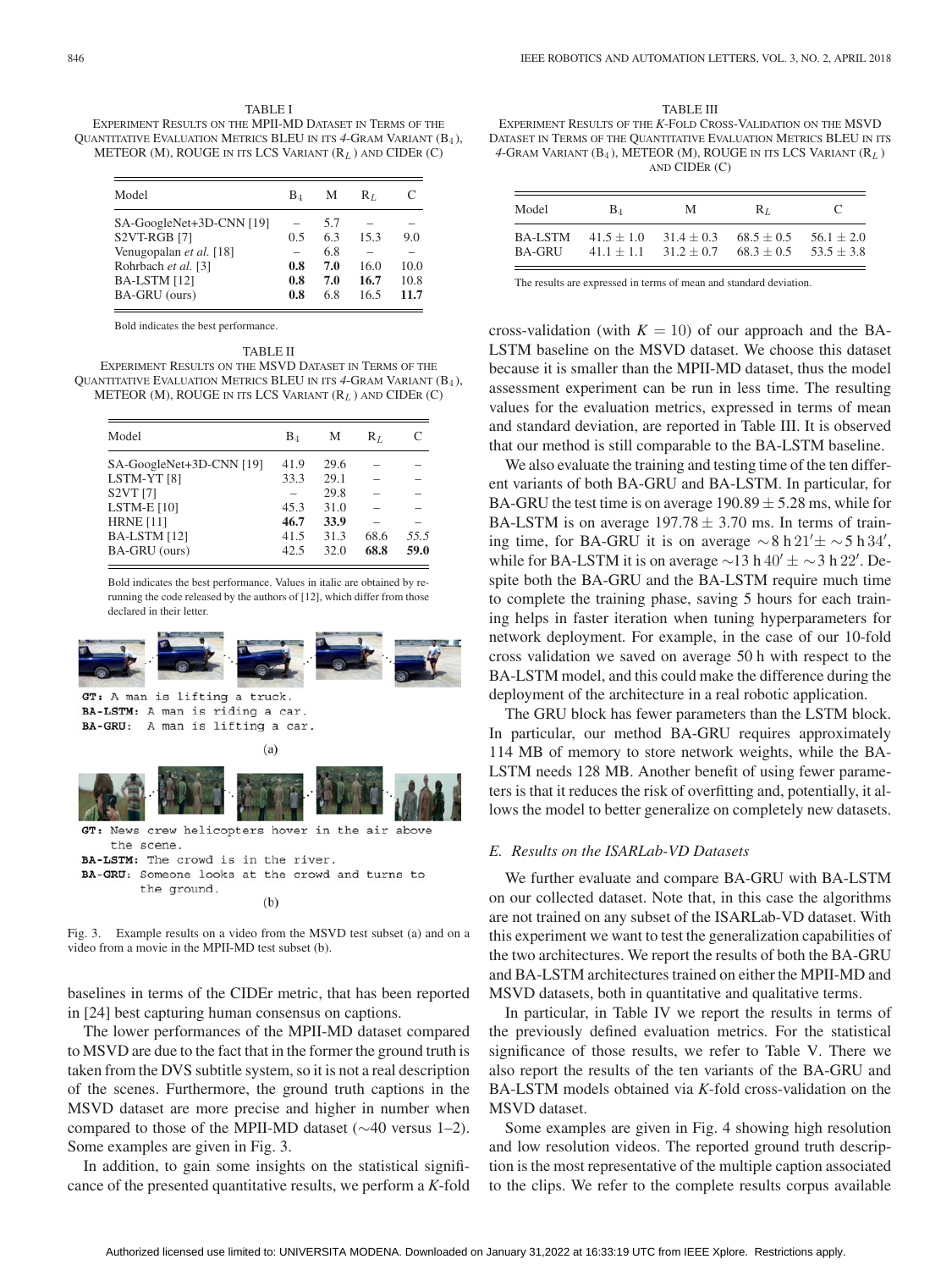TABLE IV EXPERIMENT RESULTS ON THE ISARLAB-VD DATASET IN TERMS OF THE QUANTITATIVE EVALUATION METRICS BLEU IN ITS *<sup>4</sup>*-GRAM VARIANT (B4 ), METEOR (M), ROUGE IN ITS LCS VARIANT  $(R_L)$  and CIDER (C)

| Model              | $B_4$ | М    | $R_{I}$ | $\mathcal{C}$ |
|--------------------|-------|------|---------|---------------|
| BA-LSTM on MSVD    | 14.0  | 19.5 | 51.6    | 23.3          |
| BA-GRU on MSVD     | 14.7  | 20.0 | 52.8    | 27.7          |
| BA-LSTM on MPII-MD | 00.0  | 08.4 | 18.2    | 069           |
| BA-GRU on MPII-MD  | 00.0  | 121  | 20.2    | 10.6          |

Bold indicates the best performance.

#### TABLE V

EXPERIMENT RESULTS OF THE TEN VARIANTS OF THE BA-GRU AND BA-LSTM MODELS OBTAINED VIA *K*-FOLD CROSS-VALIDATION ON THE MSVD DATASET IN TERMS OF THE QUANTITATIVE EVALUATION METRICS BLEU IN ITS *<sup>4</sup>*-GRAM VARIANT (B4 ), METEOR (M), ROUGE IN ITS LCS VARIANT  $(R_L)$  AND CIDER  $(C)$ 

| Model          | $\mathbf{B}_4$ | М            | $R_L$        |              |
|----------------|----------------|--------------|--------------|--------------|
| <b>BA-LSTM</b> | $14.2 + 0.8$   | $19.0 + 0.3$ | $50.8 + 0.7$ | $25.2 + 4.0$ |
| <b>BA-GRU</b>  | $15.0 + 1.0$   | $19.4 + 0.5$ | $51.2 + 0.8$ | $24.7 + 2.6$ |

The results are expressed in terms of mean and standard deviation.



GT: A man is walking in a office corridor. BA-LSTM (MSVD): A man is jumping. BA-GRU (MSVD): A man is running on a wall. BA-LSTM (MPII-MD): Two man walks up. BA-GRU (MPII-MD): Man opens the door and walks out of the office.





GT: Someone is driving a car. BA-LSTM (MSVD): A car is driving down the road. BA-GRU (MSVD): A man is driving a car. BA-LSTM (MPII-MD): Two car pulls up. BA-GRU (MPII-MD): Car pulls u the street and runs out of the car.  $(b)$ 



GT: A man is playing a guitar. BA-LSTM (MSVD): A man is playing a guitar. BA-GRU (MSVD): A man is playing a guitar. BA-LSTM (MPII-MD): Two man is a gun. BA-GRU (MPII-MD): Sound of the man is in the middle of the window.

 $(c)$ 

Fig. 4. Example results on videos from the ISARLab-VD dataset. In particular, (a) and (b) refer to videos that have been collected with two different high resolution cameras, while (c) refers to a low resolution video collected during the experiments with the Anki's COZMO robot.

 $online<sup>4</sup>$  for further examples. It can be observed that the quality of the videos does not influence the semantic and syntactic correctness of the description produced by the two methods. On the other hand, we observe that the captions for the videos of the ISARLab-VD dataset are simpler and less precise than those produced for the test subset videos of the public dataset used for the training. This suggests that these NLVD systems do not generalize well with respect to scenarios that significantly differ from those observed in training phase. Despite that, we can observe that the use of the BA-GRU gives a slight performance improvement. This suggests that the BA-GRU could be better suited to achieve architectures more robust to domain changes. The exploration of this aspect is beyond the scope of this letter, but this insights could be definitely useful for future investigations.

### V. CONCLUSIONS AND FUTURE DEVELOPMENTS

This letter focuses on the NLVD task and presents a full-GRU encoder-decoder architecture to address it. We show that the proposed approach is faster to train and less memory consuming that other State-of-the-Art algorithms. Our method is also competitive in terms of performance on the public datasets which were partially used also for training. The experimental results on the devised dataset show that all methods have serious overfitting, making the generalization capabilities of new algorithm one of the most important questions to solve in future work.

Other future work is the ability to better cope with videos of variable lengths. This issue could be tackled by cutting the continuous video sequence in shorter chunks and describing each chunk using our proposed method as it is. However, being able to deal with much longer videos is surely of great interest and the development of effective solutions to this problem will be the subject of future work.

The code and the dataset used for this study are publicly available online.

#### **REFERENCES**

- [1] S. Hochreiter and J. Schmidhuber, "Long short-term memory," *Neural Comput.*, vol. 9, no. 8, pp. 1735–1780, 1997.
- [2] K. Cho et al., "Learning phrase representations using RNN encoderdecoder for statistical machine translation," in *Proc. 2014 Conf. Empirical Methods Natural Lang. Process.*, 2014, pp. 1724–1734.
- [3] A. Rohrbach, M. Rohrbach, and B. Schiele, "The long-short story of movie description," in *Proc. German Conf. Pattern Recognit.*, 2015, pp. 209–221.
- [4] A. Barbu *et al.*, "Video in sentences out," in *Proc. 28th Conf. Uncertainty Artif. Intell.*, 2012, pp. 102–112.
- [5] J. Donahue *et al.*, "Long-term recurrent convolutional networks for visual recognition and description," in *Proc. 2015 IEEE Conf. Comput. Vis. Pattern Recognit.*, 2015, pp. 2625–2634.
- [6] Y. Zhu *et al.*, "Aligning books and movies: Towards story-like visual explanations by watching movies and reading books," in *Proc. 2015 IEEE Int. Conf. Comput. Vis.*, 2015, pp. 19–27.
- [7] S. Venugopalan, M. Rohrbach, J. Donahue, R. Mooney, T. Darrell, and K. Saenko, "Sequence to sequence-video to text," in *Proc. 2015 IEEE Int. Conf. Comput. Vis.*, 2015, pp. 4534–4542.

4http://isar.unipg.it/index.php?option=com\_content&view=article&id= 46&catid=2&Itemid=<sup>188</sup>